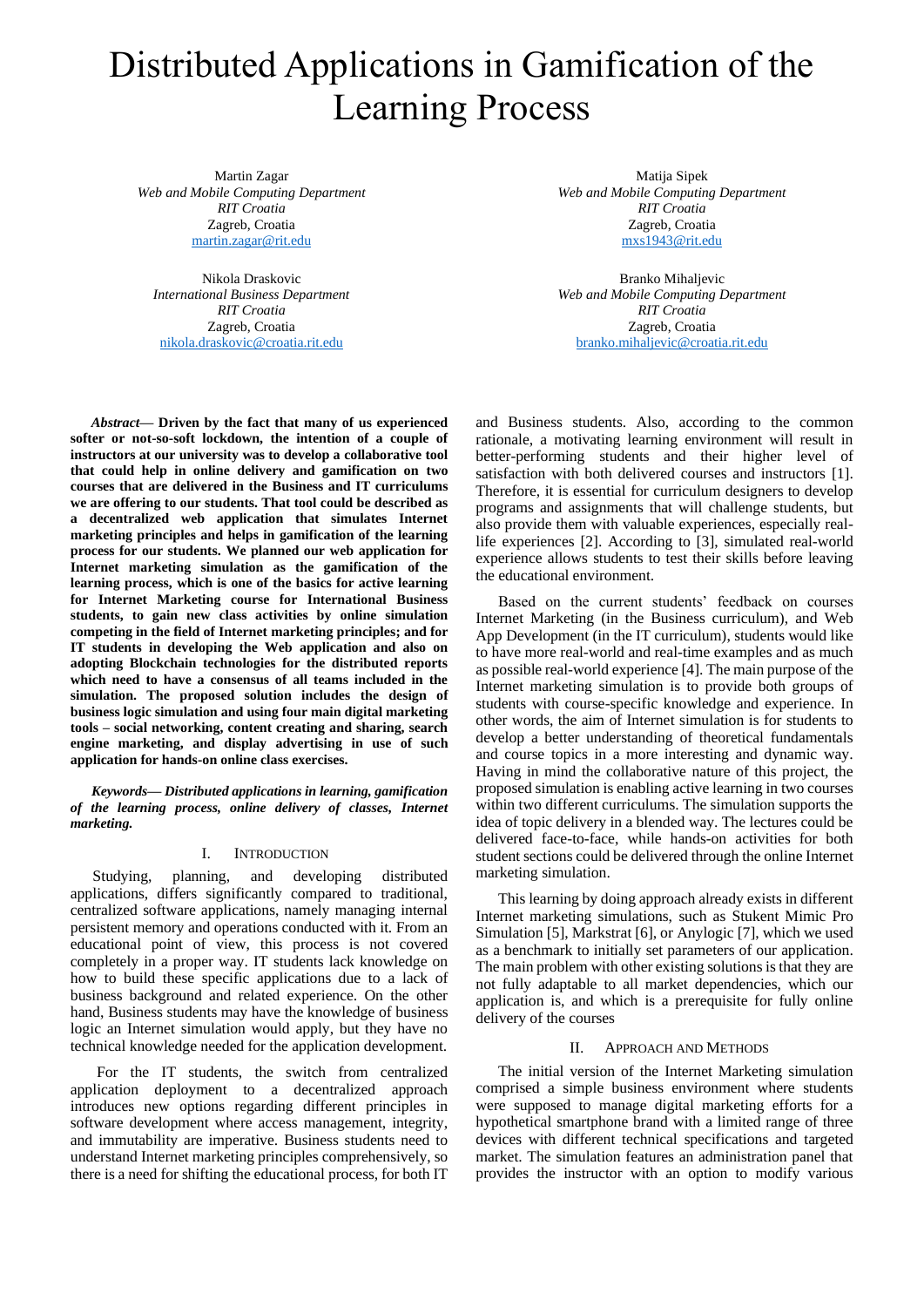simulation parameters. Once the simulation is being set-up, the first round is a test round, which gives students an opportunity to get familiar with the interface. Both test and regular rounds consist of planning the budgets per digital platform and decisions about other parameters (e.g., keywords strategy). After each round, activity reports (i.e., digital platform insights/analytics) are generated providing students with valuable feedback on their actions. Additionally, students have an option to review market reports (containing competition's numbers and consumer preferences), but these reports would require spending of a certain amount of virtual money. Based on inputs from various reports, students have to manage digital marketing activities, such as content creation and content share/promotion via social media channels. The simulation gives students an option to decide how much of the virtual money should be spent per turn.

The simulation is designed as a three-step process:

# *A. Planning stage*

In the planning stage, budgets, message strategy, keywords, and targeting options are set. Each student or team has to make a decision on budget allocation and spending per turn. The total simulation budget is predefined by the instructor. The weekly budget has to be split between<br>products/brands and different communication products/brands and different channels/activities. The spending threshold per channel/activity is predefined (i.e., spending less than the threshold value will have no impact). Furthermore, more focused spending (e.g., limited to one product and/or fewer channels/activities) is more efficient, like in reality. This stage is completely developed and deployed in JavaScript technologies and is accessible through the front-end of our application.

# *B. Execution of the plan*

This step is done on a daily or weekly turn, depending on the class delivery type. In the execution of the plan, students can make some low-scale changes to optimize the promotional effort. Each student or team has to select the keyword (or even multiple keywords, depending on the channel) per channel/activity. Keyword refers to the main topic communication is focused on (more details about the Keywords in section III B.). Keywords have a different impact on the efficiency of promotional activities depending on the product features, target audience preferences, and proposed budget. Synergy across channels can be achieved if communication is more focused (e.g., the same keyword is used across all communication channels). In other words, consistency is crucial. Students/teams are limited here with the drop-down menu.

In order to optimize the overall promotional effort, students can precisely define their target audience(s). Targeting primarily refers to the promotional activities and it is platform-specific. A proper combination of message strategy and targeting is essential for success. Appropriate targeting is also correlated with content creation and its quality score in the context of search marketing. In other words, a higher quality score, together with a consistent bidding strategy, will result in a more efficient search marketing campaign. This stage is completed on the basic level. At the moment, the basic principles of correlations have been implemented. However, as part of the future development, further and more detailed development of correlations between various planning variables is expected.

# *C. Reporting*

Once the round/turn is finished, students receive distributed formal reports (digital platform insights/analytics) and some less formal (salesforce feedback). For the market report (containing competition's numbers and consumer preferences), students have to spend a certain amount of their overall marketing budget. This backend process is designed instead of one centralized database by using distributed Blockchain technologies, where we have developed reporting on the Blockchain technology. Initially, we encountered difficulties in payment options when tried to implement this in standard Ethereum Virtual Machine [8], which is part of the Ethereum network (this is to get the distribution of the reports, but also to prove the integrity of the data and to get an overall consensus of all of the parties in the reporting), so we plan to translate our solution to another Blockchain technology – HashNet network [9], where we can run our simulation reporting for free.

Our next step was adding the additional feature for the weekly budgeting that has to be split between products and different communication channels/activities to enable multiuser mode, so students (or teams of students) are able to compete with each other. Execution of the weekly plan based on weekly budgeting enables students to make some low-scale changes in order to optimize the promotional effort.

## III. SYSTEM DESCRIPTION AND OUTCOMES

In this section, we will describe what are the goals of the simulation and how to interact with the simulation with three main tabs. The current simulation is providing the main features of Internet marketing principles, which could be easily extended upon further feedback.

# *A. Goals of simulation*

From the perspectives of users, there are several goals in this simulation:

- The main goal is to increase sales for each of the three smartphone models:
- Additionally, students should increase brand loyalty/image because it will have a positive impact on sales in the next simulation turns (long-term perspectives).

Furthermore, Business students/teams are faced with the following set of goals of specific challenges:

- In order to increase sales, students have to appropriately allocate marketing budget and set-up all the correlated variables (e.g., keywords, post promotions).
- After each turn, students have to take into consideration outcomes from previous turns and adjust variables accordingly in order to optimize the performance of the digital marketing activities.

For IT students, goals are related to the technical aspects of the simulation. Therefore, IT students are dedicated to the collection of real-time inputs from the users for further application features development.

Students/teams have to manage digital marketing efforts for three product models (i.e., low-end, mid-end, and high-end products/brands). By default, the smartphone product category has been set-up. However, the instructor could make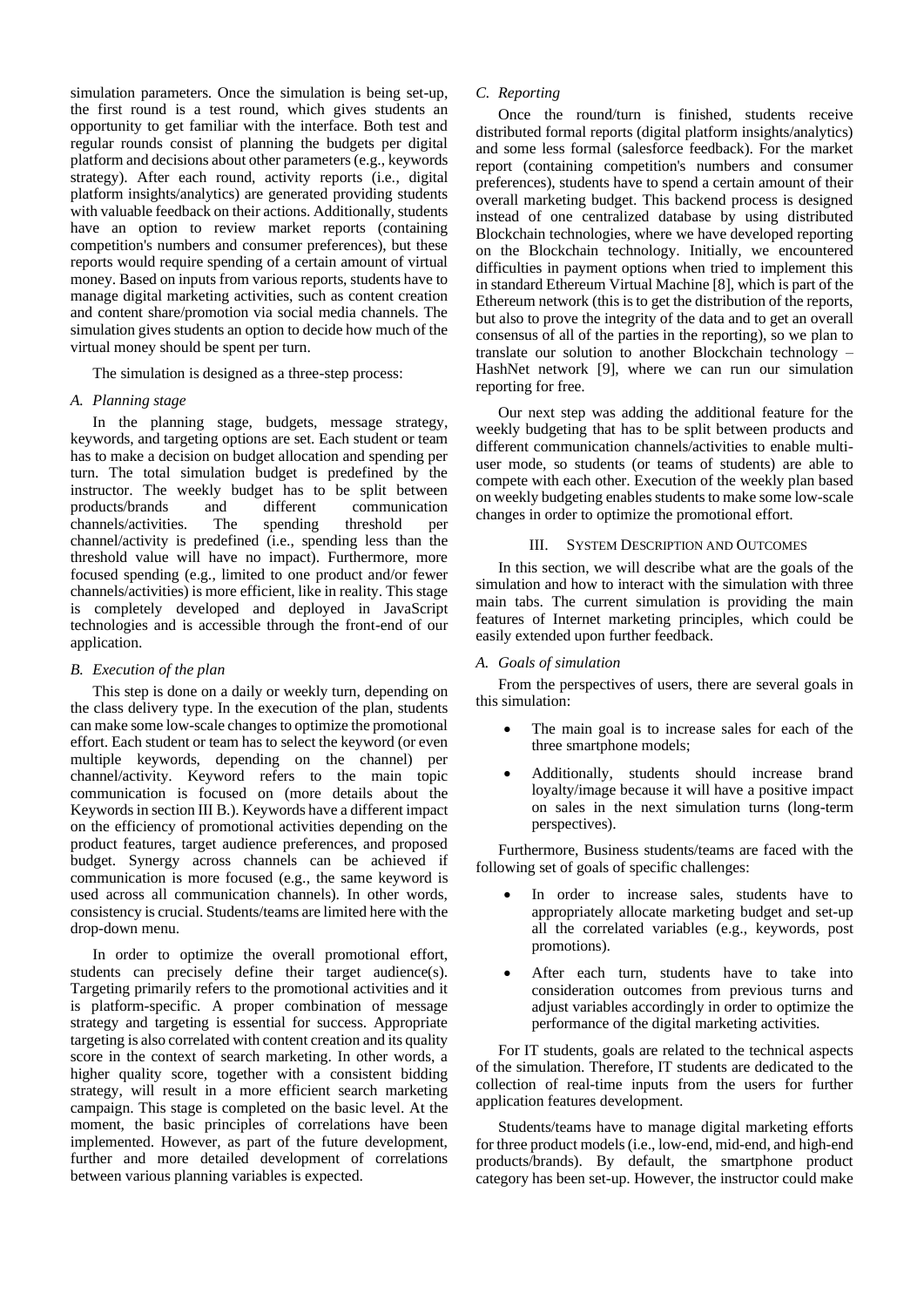customization and manually change the product category. Since the marketing budget is limited, it is not possible to optimize promotional effort for all three products at the same time. Therefore, students have to make decisions about certain trade-offs. Ideally, only one model should be promoted within a turn (day or week) or over a period of few turns (if promoted for two or three weeks in a row, 20% better results should be expected). However, spending too much budget and focus on just one product can potentially have a negative impact on other models' sales (if promoted four weeks in a row, there is no additional impact; for the fifth week, there is a 25% penalty; for the sixth week 45% penalty and so on).

Additionally, the available budget would not support the full utilization of all channels within one turn. Therefore, students/teams needed to carefully develop their strategies and prioritize. Players should not try to utilize all channels at the same moment because the budget cannot support that.

## *B. Simulation interface*

The first tab of the simulation is the planning stage. Each team will first have to decide how much money to spend in one turn. The total simulation budget is predefined. The weekly budget has to be split between products and different communication channels/activities, and an example is shown in Table I.

The spending threshold per channel/activity is also predefined, e.g., spending less than the threshold value will have no impact. Furthermore, more focused spending (e.g., limited to one product and/or fewer channels/activities) is more efficient. The numbers in the table are just for illustrational purposes. Students are responsible for all inputs.

TABLE I. BUDGET SPLIT PER CHANNEL/ACTIVITY IN COMMUNICATION PLATFORMS

| Communication<br>platforms         | <b>Budget split per</b><br>channel/activity |                   |                   | <b>Budget</b> per<br>channel/activity |
|------------------------------------|---------------------------------------------|-------------------|-------------------|---------------------------------------|
|                                    | <b>Phone</b><br>1                           | <b>Phone</b><br>2 | <b>Phone</b><br>3 | <b>EUR</b>                            |
| Web site content                   | 50%                                         | 40%               | 10%               | 500                                   |
| <b>SEO</b>                         | 60%                                         | 30%               | 10%               | 200                                   |
| Facebook<br>content<br>production  | 40%                                         | 40%               | 20%               | 500                                   |
| Facebook page<br>promotion         | 60%                                         | 30%               | 10%               | 100                                   |
| Facebook<br>content<br>promotion   | 70%                                         | 30%               | 0%                | 200                                   |
| Youtube content<br>production      | 100%                                        | 0%                | 0%                | 500                                   |
| Youtube content<br>promotion       | 100%                                        | 0%                | 0%                | 100                                   |
| Instagram<br>content<br>production | 50%                                         | 40%               | 10%               | 300                                   |
| TOTAL                              |                                             |                   |                   | 2400                                  |

The second tab of simulation is the message strategy described by one or more keywords. Here, students have to select a keyword (or even multiple keywords, depending on the channel) per channel/activity. This is the main topic of communication focus. Obviously, synergy across channels can be achieved if communication is more focused (e.g., one keyword is used in all channels). In other words, consistency is crucial. Students are limited here with the drop-down menu.

The current list of keywords for initial simulation consists of some simple points like Product features in general, Photography, Memory, Distinctive design, Practical design, Technical support reminder, Brand image related, Product differentiation, and Sales promotion support. Keywords have a different impact on the efficiency of promotional activities depending on the product features, target audience preferences, and proposed budget.

The last tab of simulation is focused on targeting. Targeting primarily refers to the promotional activities and it is platform-specific. A proper combination of message strategy and targeting is essential for success. For content creation, targeting will improve its quality score. The content quality score can improve promotional efficiency.

## *C. Technologies*

Our system comprises several interconnected technologies that together create a useable, precise, and responsive system with agility for further implementations. One of the main goals was to focus on privacy guarantees for both students and professors such as decentralization and differential privacy. The system holds three main sectors that have explicit responsibilities and are interconnected by an intermediary level that manipulates and shares data.

Also, the key enforcer for using these technologies is the fact of the limited scope of the academic environment we were working in. Thus, we created a working prototype that uses the underlying technologies which allow free transactions per se, in comparison to EVM (Ethereum Virtual Machine) cost of transactions [8]. Nevertheless, the system can be migrated to any EVM-based blockchain network by just changing the targeted network and adjusting some communicational variables.

Blockchain supporting technologies:

- Truffle Suite blockchain development environment
- Ganache a local in-memory blockchain
- $Web3.js a web plug-in for Ethernet modes$
- MetaMask Ethereum browser extension/crypto wallet
- Solidity a programming language for smart contracts.

Truffle Suite [10] is a development environment that provides a set of tools that allow an easier development lifecycle for blockchain development. Also, it can be used as a testing framework and an asset pipeline for all blockchains targeting the Ethereum Virtual Machine (EVM). The environment offers built-in smart contract compilation, linking and deployment to multiple networks, interactive debugger, many libraries, and automated testing along with scriptable deployment and migrations frameworks, which allows accessible and straightforward implementation with different distributed ledger systems. From dependencies in our deployment, we were using Truffle v5.0.2 (core: v5.0.2) and truffle-contract v3.0.6.

Ganache is part of the Truffle Suite and presents a simulated personal blockchain environment replicating the behavior of the initial, real-world distributed ledgers. It can be used throughout the whole of the development cycle, allowing deployment and testing dApps in a safe but still analogous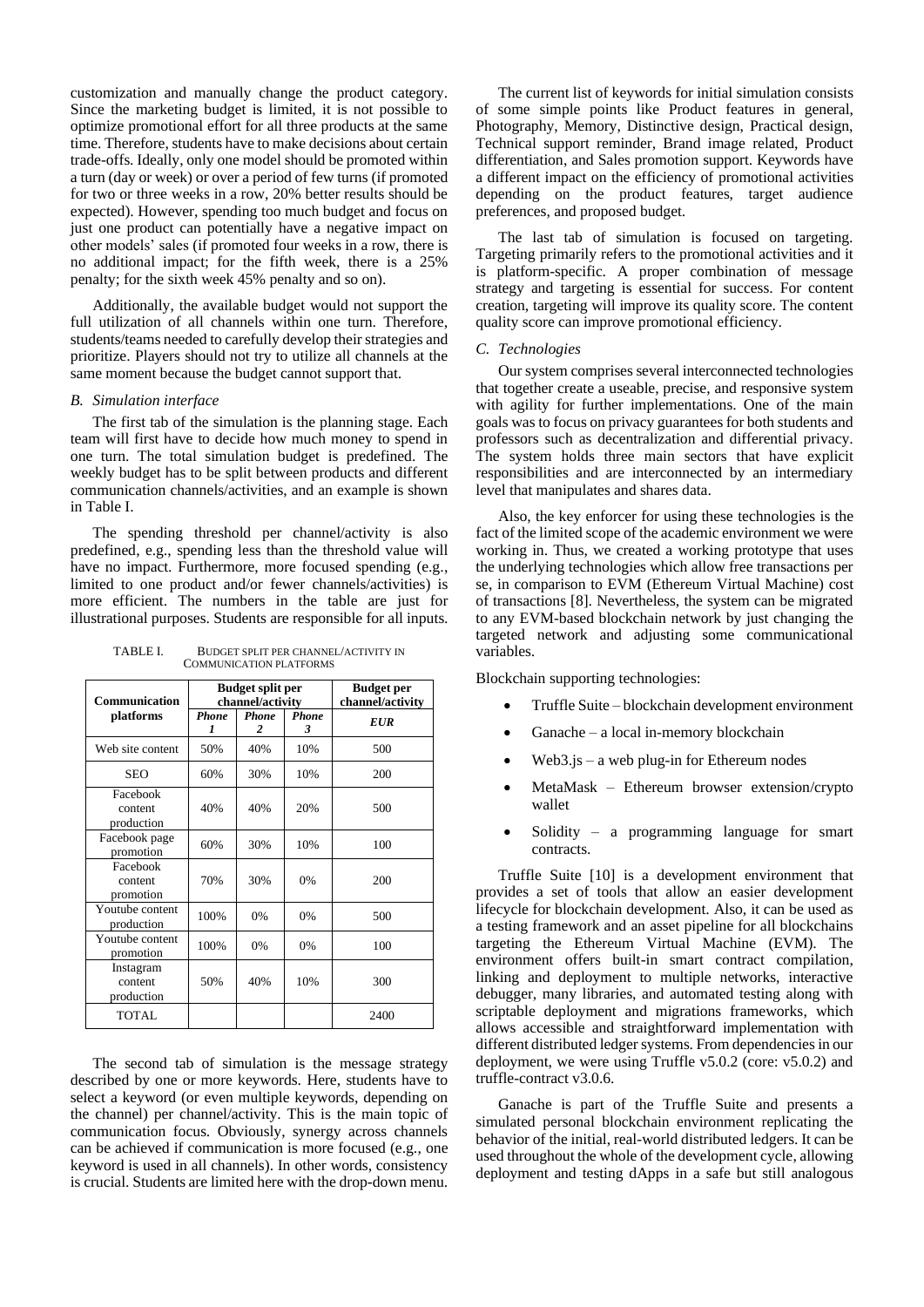environment to the real concept. Ganache gives developers 10 mock accounts obtaining a certain amount of fake cryptocurrency, and with them, we were able to simulate a cohort of individual parties acting within the system. Each blockchain interaction on Ganache is saved with its TX hash, as well as the type of transaction, sender address, value (presented in given currency), gas used, gas price and limit with the block number in which the transaction was mined. For development we have used Ganache v2.4.0 with JSON Remote Procedure Call (RPC) server setup, the price of each unit of gas is set up at 20000000000 Wei, the gas limit is 6721975 units and the hard fork is set to Petersburg.

 Web3.js is a set of libraries that allow communication with Ethereum nodes, both local and remotely placed ones via different network protocols. To connect Truffle Suite and Ganache to the browser, we have used web3.js v1.3.0 as a JavaScript web provider.

 MetaMask allows websites to request Ethereum accounts, thus allowing them to operate Ethereum dApps. It does that by adding a provider object that indicates an Ethereum user, resulting in an Application Programming Interface (API) that can read data from the blockchains. In our system, we have used the MetaMask v4.0.2, which was a part of the user interface (UI) as well as a transaction communicator between the user and the simulation. Accordingly, when a distributed application wants to perform write a transaction on the blockchain, the user gets a secure interface to inspect the transaction before deciding to approve or decline it respectively. Consequently, our simulation asks the user on key system checkpoints to push through blockchain transactions. The setup of the system requires three central items which are detecting the Ethereum provider and Ethereum network on whom the user account is connected, and finally gets the user's Ethereum account.

Solidity is an object-oriented high-level language for the development of smart contracts. The language utilizes a simple single-slot database in which you can query and modify the code by calling the functions that manage the database. Our system uses solidity v0.5.0 with which we are deploying contracts to the Ganache in-memory representation of the Ethereum blockchain.

Lastly, from the technologies which are not directly connected to the blockchain reporting process, but are still a key part in the simulation, we have used HTML5, CSS, Bootstrap, JavaScript, and C# for the API.

The API business logic calculation subsystem uses C# with Microsoft (R) Build Engine version 16.2.32702+c4012a063 for the .NET Core version, and the project SDK Microsoft.NET.Sdk.Web with netcoreapp2.2 target framework. The API processes the largest amount of data and is the main sales force calculations mechanism. Through the simulation, JavaScript calls are made to the API via specialized controllers, which can handle user interaction with or without blockchain to make initial calculations, as well as finalize the weekly turn report.

#### *D. System Communication Flow*

At the start of the simulation, the admin enters predetermined data, and this data is the is starting benchmark of globally defined values, which define the successfulness of each user's overall situation. These elements include the social media network's Number of likes, Post engagement, Page

views, Average post reach, etc., and they are equally set for all users. This is the first interaction with the blockchain reporting mechanism, as transparency and immutability between all users of this data are imperative.

Secondly, the user starts defining Communication platform activities defined in Table I, and this data is gathered on the client side, and transformed into JavaScript Object Notation (JSON) data-interchange format. Then, the data is being pushed directly to the API at the beginning of a weekly turn, and cannot be changed anymore for that week, again on the next weekly turn, the student enters new choices. API immediately creates objects and calculates dependencies, which will be used to produce rudimentary figures which impact the core strategy results (platform insight analytics and salesforce feedback) and through the turn.

At the end of the weekly turn, the remaining user choice data regarding Brand content, Mobile content, Google ads, Facebook, Instagram, and YouTube ads keywords is being sent to API in order to complete analytics for the given turn. In parallel, the API takes global, blockchain-held information, that influences the current week's results. Afterward, the finalized weekly calculations from the API are combined with the blockchain saved global data in order to produce weekly progress reports, as well as present the total results at the end of the simulation.

#### *E. System Testing results*

Fig. 1 presents the total amount spend per user per simulation cycle. It is important to emphasize that Ethereum transaction fees variate constantly, and as Ethereum is the second-highest valued cryptocurrency, these fee costs are not insignificant for the user. The testing was conducted for the period from November 12, 2020, to November 17, 2020.



Fig. 1. Preliminary user spending per simulation cycle results

The first four user accounts were tested within a space of a couple of hours, so the result prices fluctuate slightly. Fig. 1 presents data from Blockchair, a tool that provides different data regarding Ethereum variables [8]. The slight fall in the transaction costs of the user accounts 5 and 6 can be seen in Fig. 2. As of 14th, the average daily price was 0.00259 ETH and on the 15th 0.00241 ETH, as compared to previous and after days when it circulated around 0.0032 ETH. Finally, the last four user accounts were tested successively, with the time between transactions being around 30 seconds.